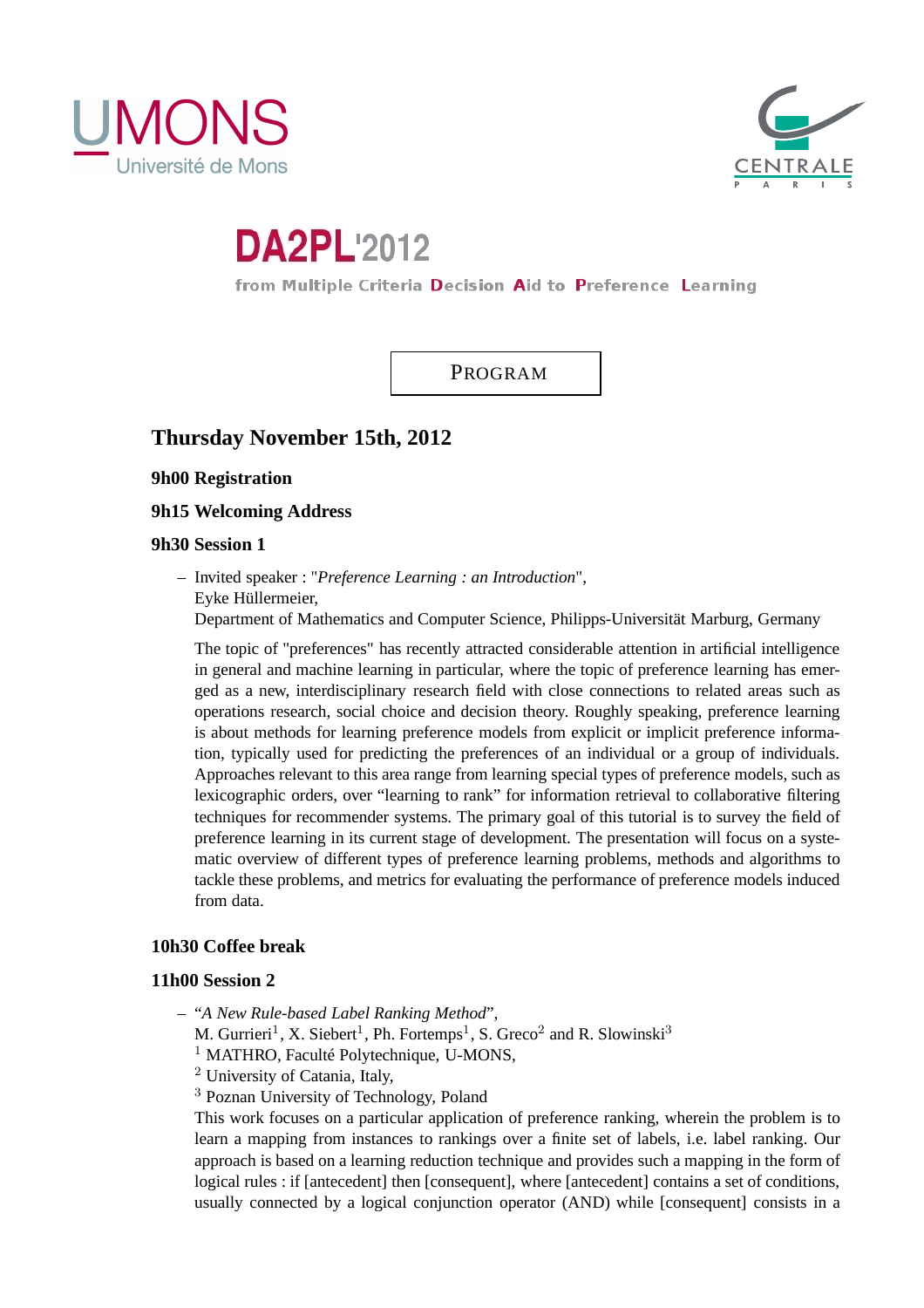ranking (linear order) among labels. The approach presented in this paper mainly comprises four phases : preprocessing, rules generation, classification and ranking generation.

## – "*Preference-based clustering of large datasets*",

A. Olteanu<sup>1</sup> and R. Bisdorff<sup>1</sup>

<sup>1</sup> Université du Luxembourg

Clustering has been widely studied in Data Mining literature, where, through different measures related to similarity among objects, potential structures that exist in the data are uncovered. In the field of Multiple Criteria Decision Analysis (MCDA), this topic has received less attention, although the objects in this case, called alternatives, relate to each other through measures of preference, which give the possibility of structuring them in more diverse ways. In this paper we present an approach for clustering sets of alternatives using preferential information from a decision-maker. As clustering is dependent on the relations between the alternatives, clustering large datasets quickly becomes impractical, an issue we try to address by extending our approach accordingly.

– "*Learning the parameters of a multiple criteria sorting method from large sets of assignment examples*",

O. Sobrie<sup>1,2</sup>, V. Mousseau<sup>1</sup> and M. Pirlot<sup>2</sup>

<sup>1</sup> LGI, Ecole Centrale Paris,

<sup>2</sup> MATHRO, Faculté Polytechnique, U-MONS

ELECTRE TRI is a sorting method used in multiple criteria decision analysis. It assigns each alternative, described by a performance vector, to a category selected in a set of pre-defined ordered categories. Consecutive categories are separated by a profile. In a simplified version proposed and studied by Bouyssou and Marchant and called MR-Sort, a majority rule is used for assigning the alternatives to categories. Each alternative a is assigned to the lowest category for which a is at least as good as the lower profile delimiting this category for a majority of weighted criteria. In this paper, a new algorithm is proposed for learning the parameters of this model on the basis of assignment examples. In contrast with previous work ([7]), the present algorithm is designed to deal with large learning sets. Experimental results are presented, which assess the algorithm performances with respect to issues like model retrieval, computational efficiency and tolerance for error.

– "*A piecewise linear approximation of PROMETHEE II's net flow scores*",

S. Eppe<sup>1</sup> and Y. De Smet<sup>1</sup>

 $<sup>1</sup>$  CoDE, Université Libre de Bruxelles</sup>

Promethee II is a prominent outranking method that builds a complete ranking on a set of actions by means of pairwise action comparisons. However, the number of comparisons increases quadratically with the number of actions, leading to computation times that may become prohibitive for large decision problems. Practitioners generally seem to alleviate this issue by down-sizing the problem, a solution that may not always be acceptable though. Therefore, as an alternative, we propose a piecewise linear model that approximates Promethee II's net ow scores without requiring costly pairwise comparisons : our model reduces the computational complexity (with respect to the number of actions) from quadratic to linear, at the cost of some misranked actions. Experimental results on artificial problem instances show a decreasing proportion of those misranked actions as the problem size increases. This observation leads us to provide empirical bounds above which the Promethee II-ranking of an action set is satisfyingly approximated by our piecewise linear model.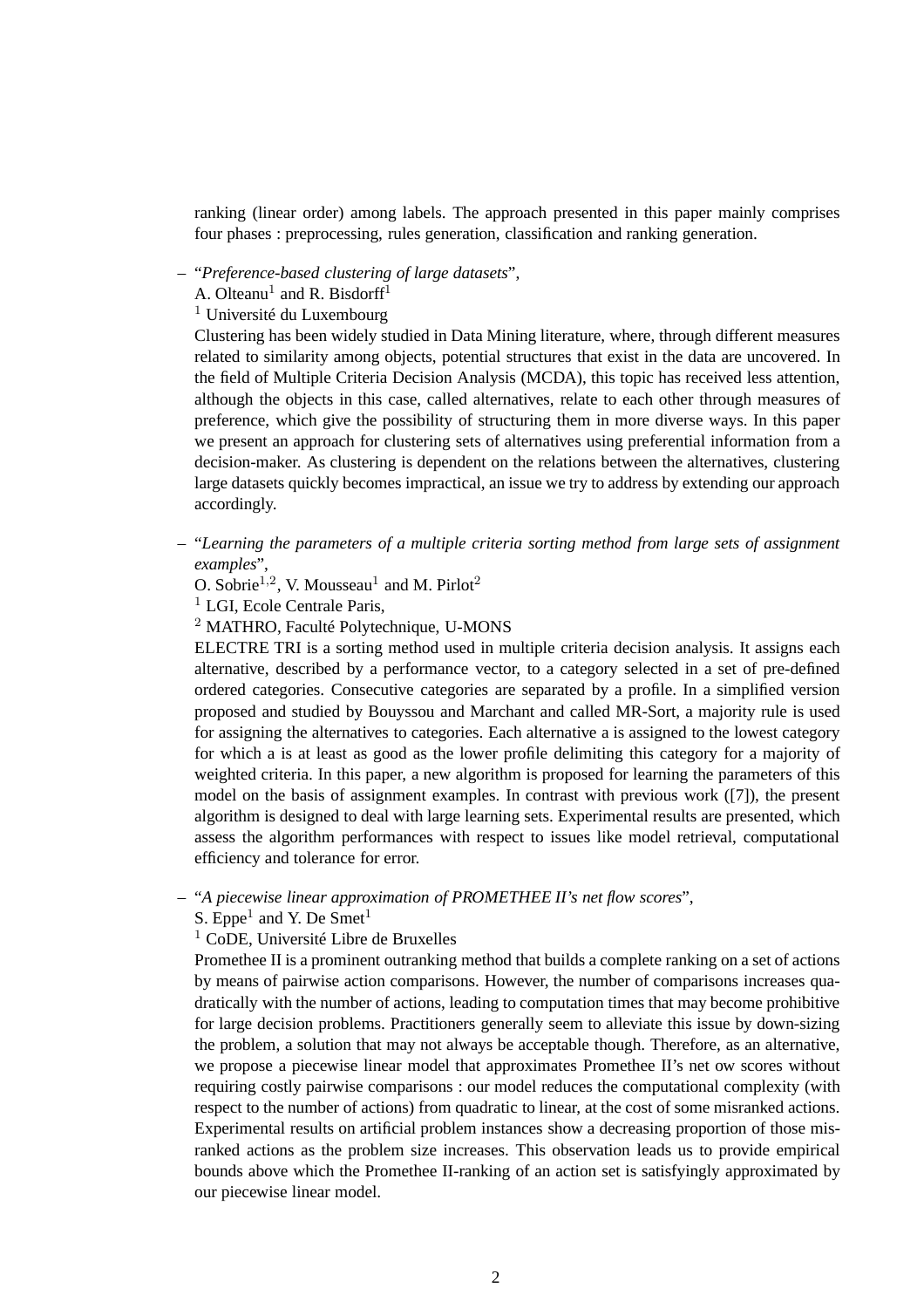## **13h00 Lunch**

## **14h30 Session 3**

– Invited speaker : "*Principled Techniques for Utility-based Preference Elicitation in Conversational Systems*",

Paolo Viappiani,

CNRS-LIP6, Université Pierre et Marie Curie, Paris

Preference elicitation is an important component of many applications, such as decision support systems and recommender systems. It is however a challenging task for a number of reasons. First, elicitation of user preferences is usually expensive (w.r.t. time, cognitive effort, etc.). Second, many decision problems have large outcome or decision spaces. Third, users are inherently "noisy" and inconsistent.

Adaptive utility elicitation tackles these challenge by representing the system knowledge about the user in form of "beliefs" about the possible utility functions, that are updated following user responses ; elicitation queries can be chosen adaptively given the current belief. In this way, one can often make good (or even optimal) recommendations with sparse knowledge of the user's utility function.

We analyze the connection between the problem of generating optimal recommendation sets and the problem of generating optimal choice queries, considering both Bayesian and regret-based elicitation. Our results show that, somewhat surprisingly, under very general circumstances, the optimal recommendation set coincides with the optimal query.

# **15h30 Coffee break**

#### **16h00 Session 4**

– "*Using Choquet integral in Machine Learning : what can MCDA bring ?*",

D. Bouyssou<sup>1</sup>, M. Couceiro<sup>1</sup>, C. Labreuche<sup>2</sup>, J.-L. Marichal<sup>3</sup> and B. Mayag<sup>1</sup>

<sup>1</sup> CNRS-Lamsade, Université Paris Dauphine,

<sup>2</sup> Thales,

<sup>3</sup> Université du Luxembourg.

In this paper we discuss the Choquet integral model in the realm of Preference Learning, and point out advantages of learning simultaneously partial utility functions and capacities rather than sequentially, i.e., first utility functions and then capacities or vice-versa. Moreover, we present possible interpretations of the Choquet integral model in Preference Learning based on Shapley values and interaction indices.

- "*On the expressiveness of the additive value function and the Choquet integral models*", P. Meyer<sup>1</sup> and M. Pirlot<sup>2</sup>
	- <sup>1</sup> Institut Télécom, Télécom Bretagne,

<sup>2</sup> MATHRO, Faculté Polytechnique, U-MONS

Recent - and less recent - work has been devoted to learning additive value functions or a Choquet capacity to represent the preference of a decision maker on a set of alternatives described by their performance on the relevant attributes. In this work we compare the ability of related models to represent rankings of such alternatives. Our experiments are designed as follows. We generate a number of alternatives by drawing at random a vector of evaluations for each of them. We then draw a random order on these alternatives and we examine whether this order is representable by a simple weighted sum, a Choquet integral with respect to a 2- or 3-additive capacity, an additive value function in general or a piecewise-linear additive value function with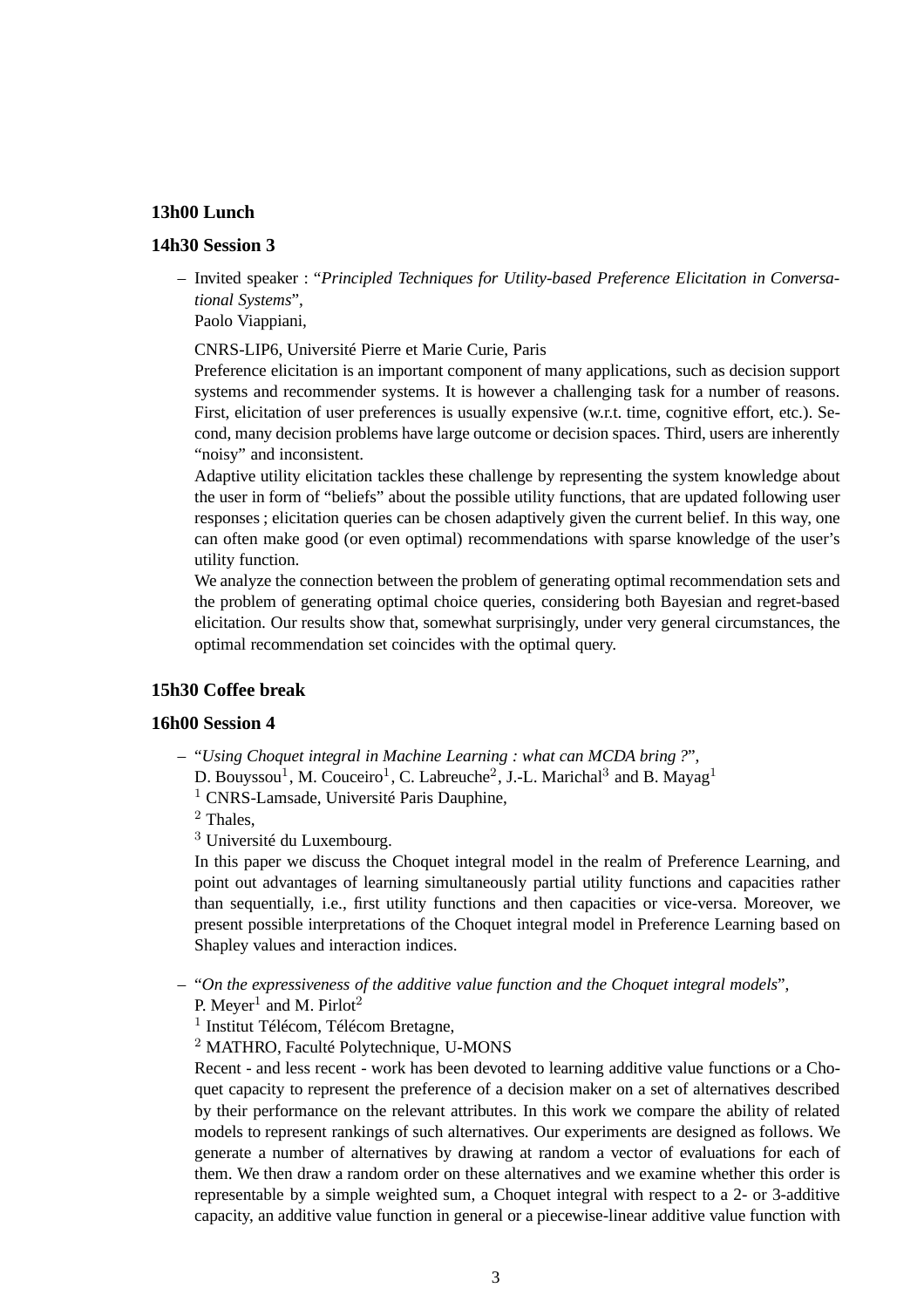2 or 3 pieces. We also generate non preferentially independent data in order to test to which extent 2- or 3-additive Choquet integrals allow to represent the given orders. The results explore how representability depends on varying the numbers of alternatives and criteria.

– "*Using set functions for multiple classifiers combination*",

F. Rico<sup>1</sup>, A. Rolland<sup>1</sup>,

<sup>1</sup> Laboratoire ERIC - Université Lumière Lyon

In machine learning, the multiple classifiers aggregation problems consist in using multiple classifiers to enhance the quality of a single classifier. Simple classifiers as mean or majority rules are already used, but the aggregation methods used in voting theory or multi-criteria decision making should increase the quality of the obtained results. Meanwhile, these methods should lead to better interpretable results for a human decision-maker. We present here the results of a first experiment based on the use of Choquet integral, decisive sets and rough sets based methods on four different datasets.

- "*Preference Learning using the Choquet Integral*",
	- $E.$  Hüllermeier $<sup>1</sup>$ </sup>

<sup>1</sup> Department of Mathematics and Computer Science, Philipps-Universität Marburg, Germany abstract to come

# **Friday November 16th, 2012**

# **9h Session 5**

– Invited speaker : "*Ranking Problems, Task Losses and their Surrogates*", Krzysztof Dembczynski,

Laboratory of Intelligent Decision Support Systems, Poznan University of Technology

From the learning perspective, the goal of the ranking problem is to train a model that is able to order a set of objects according to the preferences of a subject. Depending on the preference structure and training information, one can distinguish several types of ranking problems, like bipartite ranking, label ranking, or a general problem of conditional rankings, to mention a few. To measure the performance in the ranking problems one uses many different evaluation metrics, with the most popular being Pairwise Disagreement (also referred to as rank loss), Discounted Cumulative Gain, Average Precision, and Expected Reciprocal Rank. These measures are usually neither convex nor differentiable, so it is, in general, infeasible to optimize them directly. Therefore they are sometimes referred to as task losses, and in the learning algorithms one rather employs surrogate losses to facilitate the optimization problem. The question, however, arises whether we can design for a given ranking problem a surrogate loss that will provide a near-optimal solution with respect to a given task loss. For simple ranking problems and some task losses the answer is positive, but it seems that in general the answer is rather negative. During the talk we will discuss several results obtained so far, with the emphasis on the bipartite and multilabel ranking problem and the pairwise disagreement loss, in which case very simple surrogate losses lead to the optimal solution.

## **10h00 Coffee break + Poster session**

– "*Preference Learning to Rank : An Experimental Case Study*", M. Abbas, USTHB, Alger, Algerie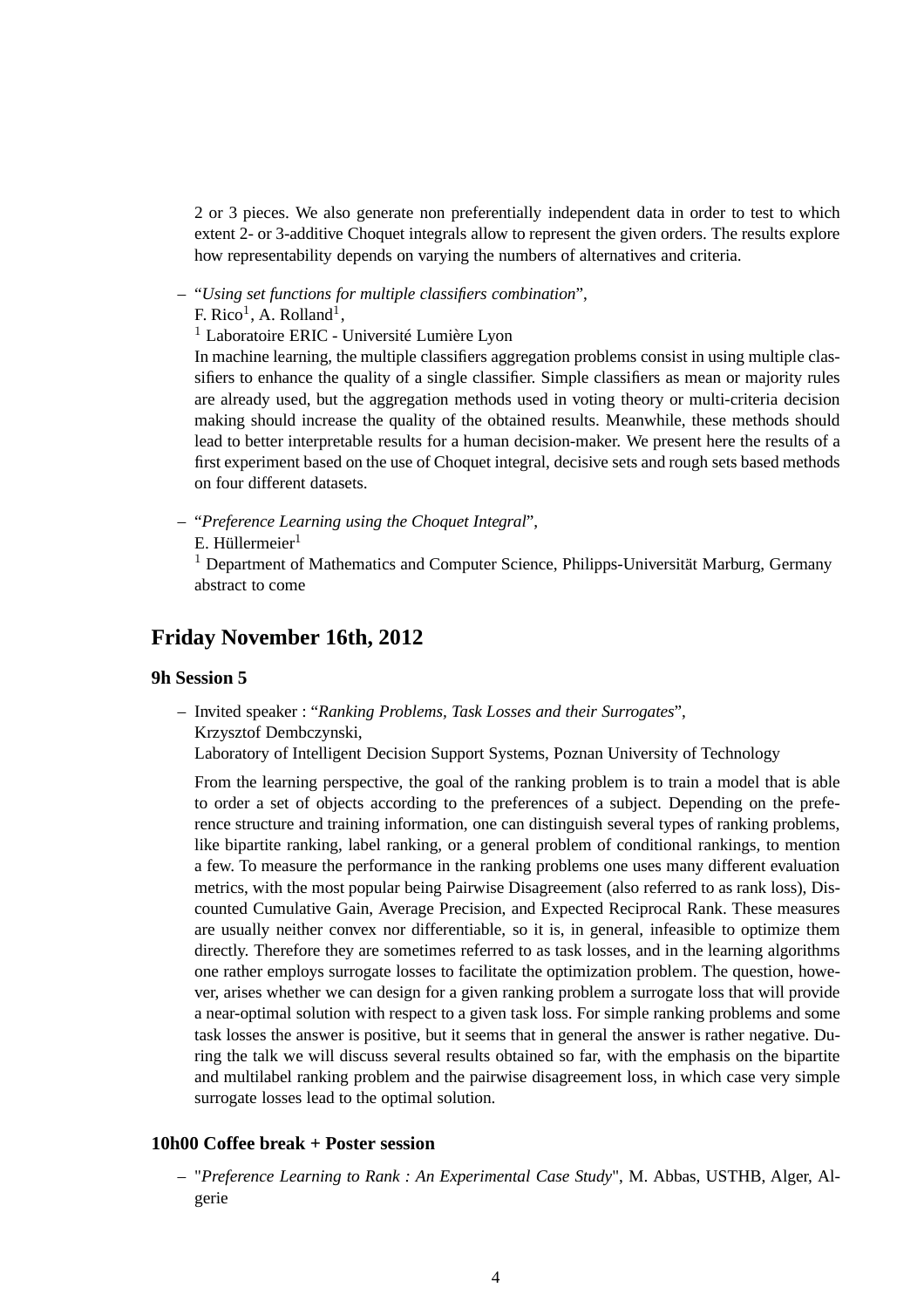- "*From preferences elicitation to values, opinions and verisimilitudes elicitation*", I. Crevits, M. Labour, Université de Valenciennes,
- "*Group Decision Making for selection of an Information System in a Business Context*", T. Pereira, D.B.M.M Fonte's, Porto, Portugal
- "*Ontology-based management of uncertain preferences in user profiles*", J. Borras, A. Valls, A. Moreno, D. Isern, Universitat Rovira i Virgili, Tarragona
- "*Optimizing on the efficient set. New results*", D. Chaabane, USTHB, Alger, Algerie

### **11h00 Session 6**

– Roundtable : "*From Multiple Criteria Decision Analysis to Preference Learning*" Participants : E. Hüllermeier, P. Viapianni, K. Dembczynski

## **12h00 Lunch**

## **13h30 Session 7**

– Invited speaker : "*Learning GAI networks*", Yann Chevaleyre, LIPN, Université Paris 13

Generalized Additive Independence (GAI) models have been widely used to represent utility functions. In this talk, we will address the problem of learning GAI networks from pairwise preferences. First, we will consider the case where the structure of the GAI network is known of bounded from above. We will see how this problem can be reduced to a kernel learning problem. Then, we will investigate the structure learning problem. After presenting the computational of algorithms can be used to solve this problem.

## **14h30 Coffee break**

### **15h00 Session 8**

– "*On measuring and testing the ordinal correlation between valued outranking relations*",  $R.$  Bisdorff<sup>1</sup>,

<sup>1</sup> University of Luxembourg

We generalize Kendall's rank correlation measure to valued relations. Motivation for this work comes from the need to measure the level of ap- proximation that is required when replacing a given valued outranking with a convenient weak ordering recommendation.

– "*Elicitation of decision parameters for thermal comfort on the trains*",

L. Mammeri<sup>1,2</sup>, D. Bouyssou<sup>1</sup>, C. Galais<sup>2</sup>, M. Ozturk<sup>1</sup>, S. Segretain<sup>2</sup> and C. Talotte<sup>2</sup>

<sup>1</sup> CNRS-Lamsade, Université Paris-Dauphine, <sup>2</sup> SNCF

We present in this paper a real world application for the elicitation of decision parameters used in the evaluation of thermal comfort in high speed trains. The model representing the thermal comfort is a hierarchical one and we propose to use different aggregation methods for different levels of the model. The methods used are rule-based aggregation, Electre Tri and 2-additive Choquet. We show in this paper the reasons of the choice of such methods and detail the approach used for the elicitation of the parameters of these methods.

– "*Dynamic managing and learning of user preferences in a content-based recommender system*", L. Marín<sup>1</sup>, A. Moreno<sup>1</sup>, D. Isern<sup>1</sup> and A. Valls<sup>1</sup>

<sup>2</sup> Universitat Rovira i Virgili, Tarragona